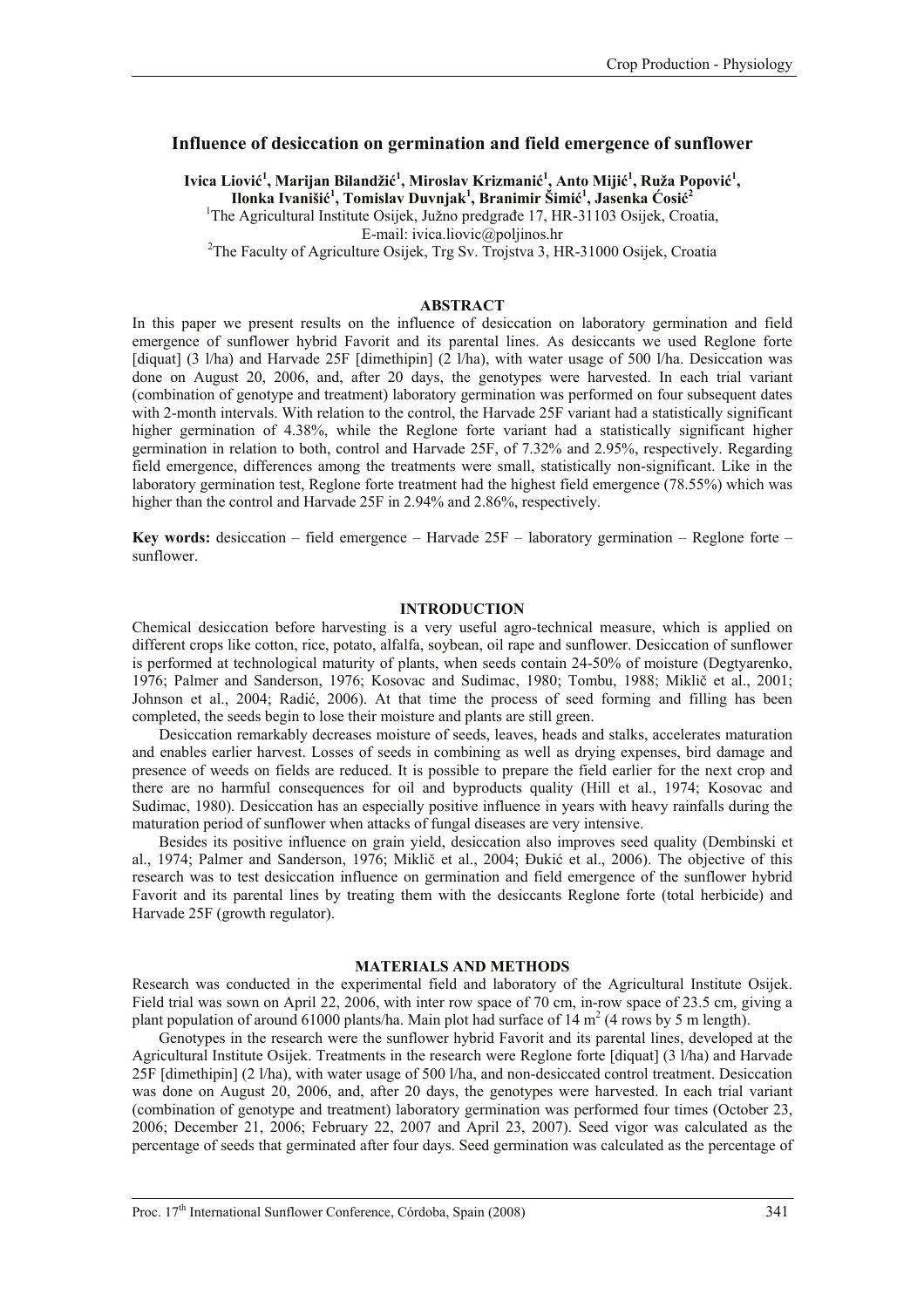seeds that germinated after 10 days (Official Gazette, 4/2005). For field emergence determination, seeds were sown in the field on April 13, 2007, and counting of emerged seedlings was carried out on May 11, 2007. The experimental data obtained were processed by SAS for Windows (SAS, 2003) software.

# **RESULTS**

Seed samples of sunflower hybrid and parental lines were taken at the same time, before desiccation. Seed moisture of hybrid was 24%, female line 22.8%, and pollinator line 34.4%. The latter had distinctly the highest moisture. Twenty days after desiccation, the genotypes were harvested. Table 1 presents seed moisture of analyzed treatments and genotypes. As we expected, the highest seed moisture was found in the control (8.48%), then Harvade 25F, and a statistically significant lower moisture content than the control (1.28%) was found with the Reglone forte treatment. Among the genotypes, statistically significant differences were also found. The pollinator line had a statistically significant higher moisture content in relation to the hybrid (0.40%) and the female line (0.55%).

|  |  |  | Table 1. Sunflower seed moisture at harvest of tested variants and genotypes |  |  |
|--|--|--|------------------------------------------------------------------------------|--|--|
|--|--|--|------------------------------------------------------------------------------|--|--|

|           |                 | Seed moisture $(\% )$ |
|-----------|-----------------|-----------------------|
| Treatment | Control         | 8.48                  |
|           | Reglone forte   | 7.20                  |
|           | Harvade 25F     | 8.21                  |
|           | $LSD$ 0.05      | 0.36                  |
| Genotype  | Favorit         | 7.88                  |
|           | Female line     | 7.73                  |
|           | Pollinator line | 8.28                  |
|           | $LSD$ 0.05      | 0.36                  |

Laboratory germination was estimated in the seed laboratory of the Agricultural Institute Osijek on four subsequent dates at 2-month intervals (Table 2). In the first count on October 23, 2006, seed vigor was very low (29.89%) as well as germination (53.83%). This could be explained by distinctive seed dormancy. In the second and third count, seed vigor and germination had almost the same values. In the fourth, final count on April 23, 2007, seed vigor was 91.39%, and germination 92.39%, respectively, which was statistically significantly greater (P<0.05) than in the previous count.

|  |  |  |  |  | Table 2. Seed vigor and germination in subsequent germination tests |  |  |  |  |
|--|--|--|--|--|---------------------------------------------------------------------|--|--|--|--|
|--|--|--|--|--|---------------------------------------------------------------------|--|--|--|--|

| Germination test  | Seed vigor $(\% )$ | Germination $(\% )$ |
|-------------------|--------------------|---------------------|
| October 23, 2006  | 29.89              | 53.83               |
| December 21, 2006 | 87.18              | 89 37               |
| February 22, 2007 | 87.27              | 89.58               |
| April 23, 2007    | 91.39              | 92.39               |
| LSD 0.05          | 2.40               | 2.40                |

Among the treatments evaluated, we found statistically significant differences for seed vigor and germination (Table 3). In relation to control, the Harvade 25F variant had a statistically significant higher germination of 4.38%, while Reglone forte showed a statistically significant higher germination in relation to control and Harvade 25F of 7.32% and 2.95%, respectively. Among the genotypes, hybrid Favorit and female parental line did not exhibit any statistically significant differences in seed vigor and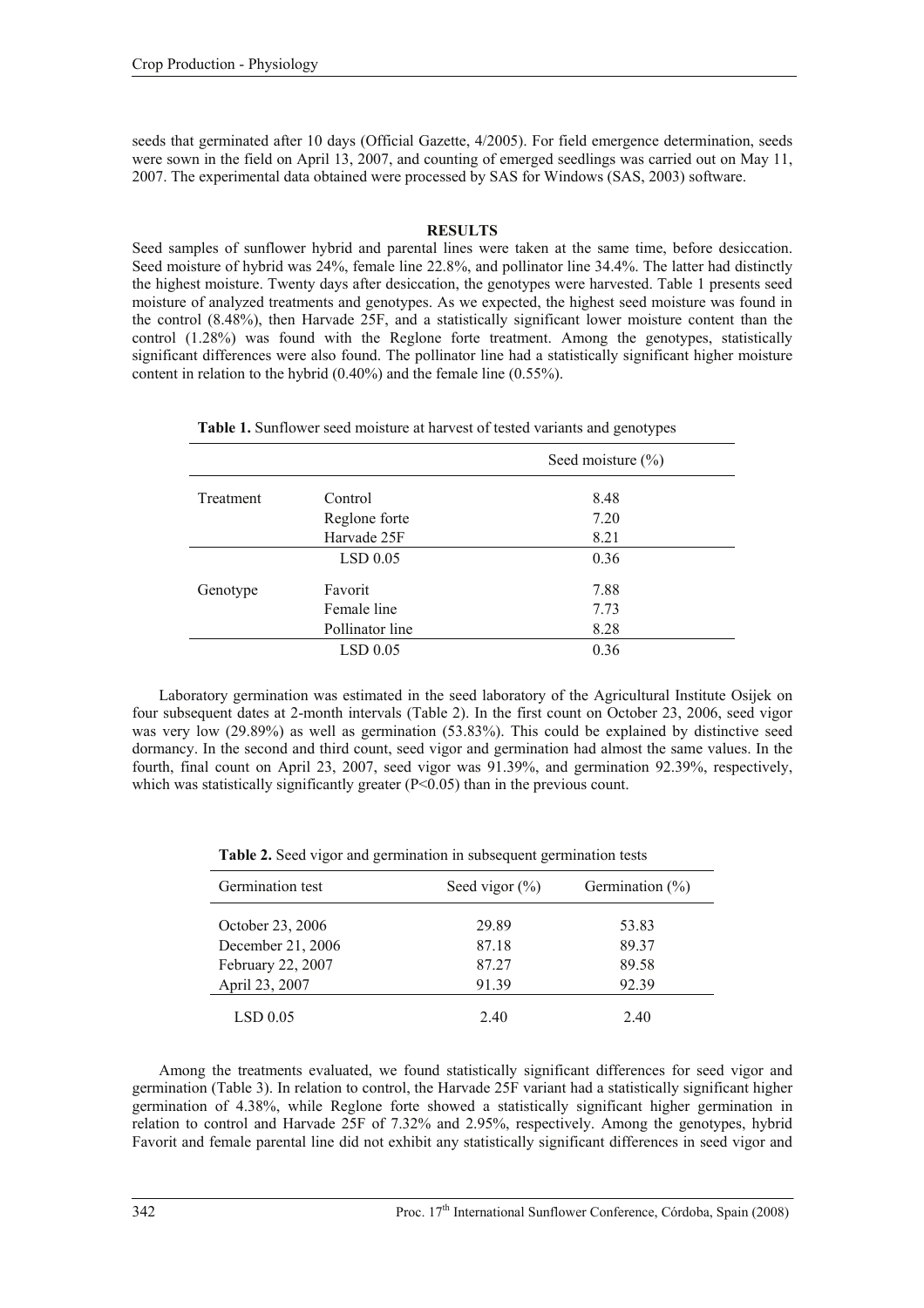germination, but the pollinator line had distinctly lower seed vigor and germination in relation to both hybrid Favorit and female parental line of almost 10%.

|           |                 | Seed vigor $(\% )$ | Germination $(\% )$ |
|-----------|-----------------|--------------------|---------------------|
| Treatment | Control         | 70.77              | 77.39               |
|           | Reglone forte   | 77.52              | 84.71               |
|           | Harvade 25F     | 73.51              | 81.77               |
|           | $LSD$ 0.05      | 2.08               | 2.08                |
| Genotype  | Favorit         | 77.36              | 84.03               |
|           | Female line     | 77.05              | 84.74               |
|           | Pollinator line | 67.39              | 75.10               |
|           | LSD 0.05        | 2.08               | 2.08                |

**Table 3.** Seed vigor and germination of tested variants and genotypes.

Among the treatments, differences in field emergence were small, statistically non-significant (Table 4). Again, Reglone forte treatment, as in the laboratory germination test, had the highest field emergence (78.55 %), which was higher than control and Harvade 25F for 2.94% and 2.86%, respectively.

|           |                 | Field emergence $(\% )$ |
|-----------|-----------------|-------------------------|
| Treatment | Control         | 75.61                   |
|           | Reglone forte   | 78.55                   |
|           | Harvade 25F     | 75.69                   |
|           | LSD 0.05        | ns                      |
| Genotype  | Favorit         | 82.39                   |
|           | Female line     | 77.45                   |
|           | Pollinator line | 70.02                   |
|           | LSD 0.05        | 6.02                    |

**Table 4.** Field emergence of tested treatments and genotypes

Among the genotypes, the highest field emergence was shown by hybrid Favorit (82.39%), which had a field emergence significantly higher (12.38%) than pollinator line and non-significantly higher (4.94%) in relation to female line. Also, the female line had statistically significant higher field emergence (7.43%) than the pollinator line.

### **DISCUSSION**

Desiccation is a very important agro-technical measure, which has a positive influence on grain yield and seed quality in seed production. According to the research of Miklič et al. (2006), the highest germination occurs when moisture in harvest is below 32%, and in most cases between 22-23%. Desiccation accelerates moisture reduction in seed and plant parts, enabling earlier sunflower harvesting. After application of Reglone forte, moisture decreased at harvest level for 5-10 days (Dembinski et al., 1974; Kosovac and Sudimac, 1980), and with Harvade 25F application for 3-4 weeks (Ames and Walz, 1988).

In this research, when the seeds were harvested 20 days after the desiccant treatments seed moisture was distinctly reduced by 26.12% in the pollinator line, 16.12% in the hybrid, and 15.07% in the female line, enabling a considerably earlier harvest.

With the aim of estimating seed quality, after harvesting, laboratory germination of analyzed sunflower seed variants was tested. In the first count, seed vigor and germination were very low, which can be attributed to seed dormancy. Also, there was a large difference between seed vigor and